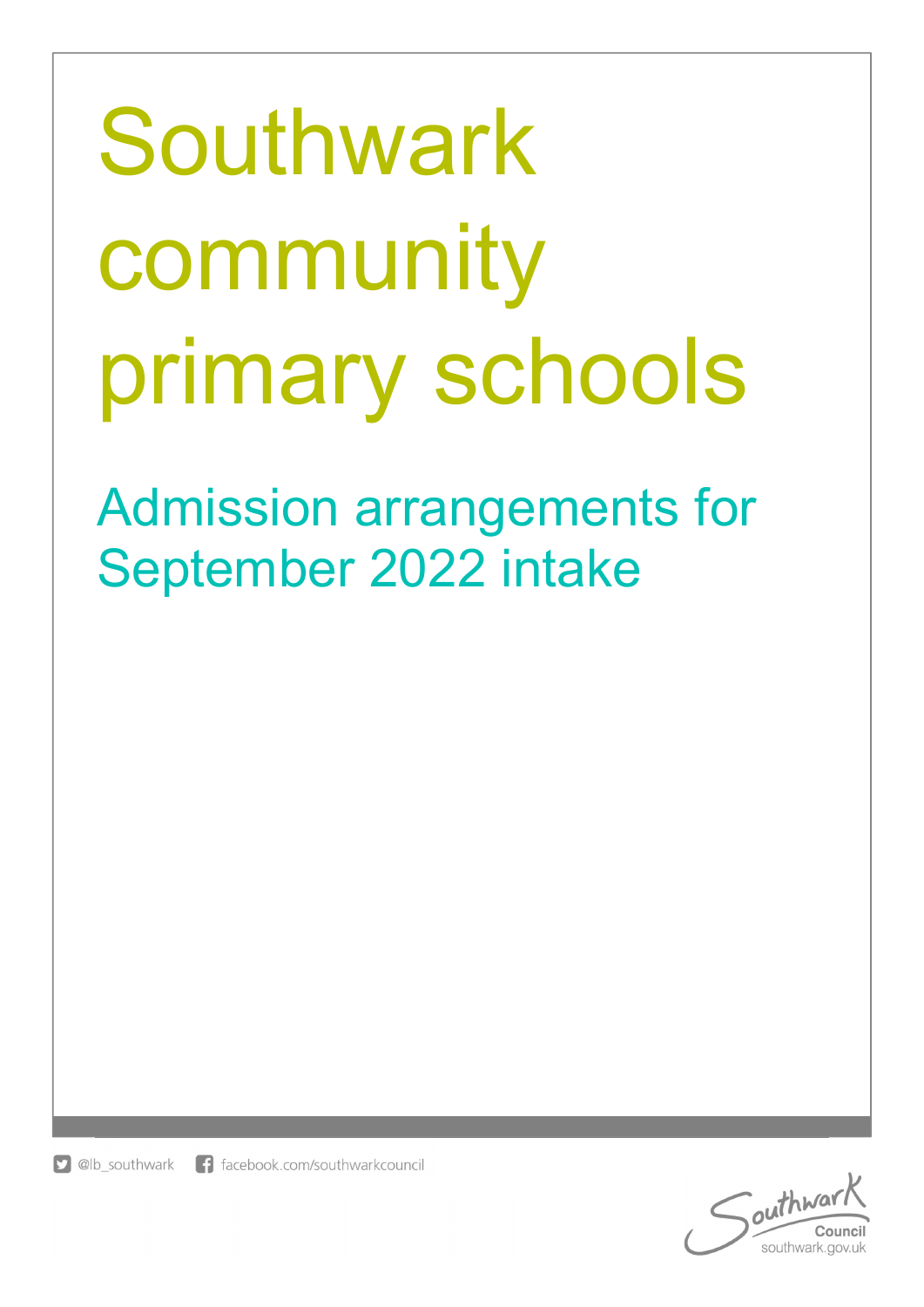A child with a Statement of Special Educational Needs whose Statement names a school must be admitted to the school in accordance with section 324 of the Education Act 1996. A child with an Education, Health and Care Plan whose plan names a school must be admitted to the school in accordance with section 37 of the Children and Families Act 2014. This is a separate process from the coordinated admission arrangements set by Southwark Council.

### 1.1 Oversubscription criteria for Southwark community primary schools (all years excluding nursery)

In the event of there being more applications than places available, places will be allocated in the following order of priority:

- (i) Looked after children and children who were previously looked after but ceased to be so because they were adopted (or became subject to a child arrangements order or special guardianship order) immediately following having been looked after. It also includes children who appear to the Local Authority [the "LA"] to have been in state care outside of England and ceased to be in state care as a result of being adopted [see note (a)]
- (ii) Children with siblings who are already on roll at the school and will still be on roll at their date of entry [see note (b)]
- (iii) Children with exceptional medical, social or psychological needs, where it is agreed by the Local Authority ["LA"] and the headteacher that these can best be addressed at a particular school [see note (c)]
- (iv) Children of permanent staff employed at the school [see note (d)]
- (v) Children living nearest to the school as measured by a straight line from the child's home to the main school gate/entrance [see note (e)]

### **Notes**

(a) A 'looked after child' is a child who is (a) in the care of a local authority, or (b) being provided with accommodation by a local authority in the exercise of their social services functions (see definition in Section 22(1) of the Children Act 1989) at the time of making an application to a school.

All references to previously looked after children in the School Admissions Code 2021 mean such children who were adopted (or subject to child arrangements orders or special guardianship orders) immediately following having been looked after and those children who appear (to the admission authority) to have been in state care outside of England and ceased to be in state care as a result of being adopted.

This includes children who were adopted under the Adoption Act 1976 (see section 12 adoption orders) and children who were adopted under the Adoption and Children's Act 2002 (see section 46 adoption orders).

Child arrangements orders are defined in section 8 of the Children Act 1989, as amended by section 12 of the Children and Families Act 2014. Child arrangements orders replace residence orders and any residence orders in force prior to 22 April 2014 is deemed to be a child arrangements order.

Section 14A of the Children Act 1989 defines a 'special guardianship order' as an order appointing one or more individuals to be a child's special guardian (or special guardians).

A child is regarded as having been in state care outside of England if they were in the care of or were accommodated by a public authority, a religious organisation, or any other provider of care whose sole or main purpose is to benefit society.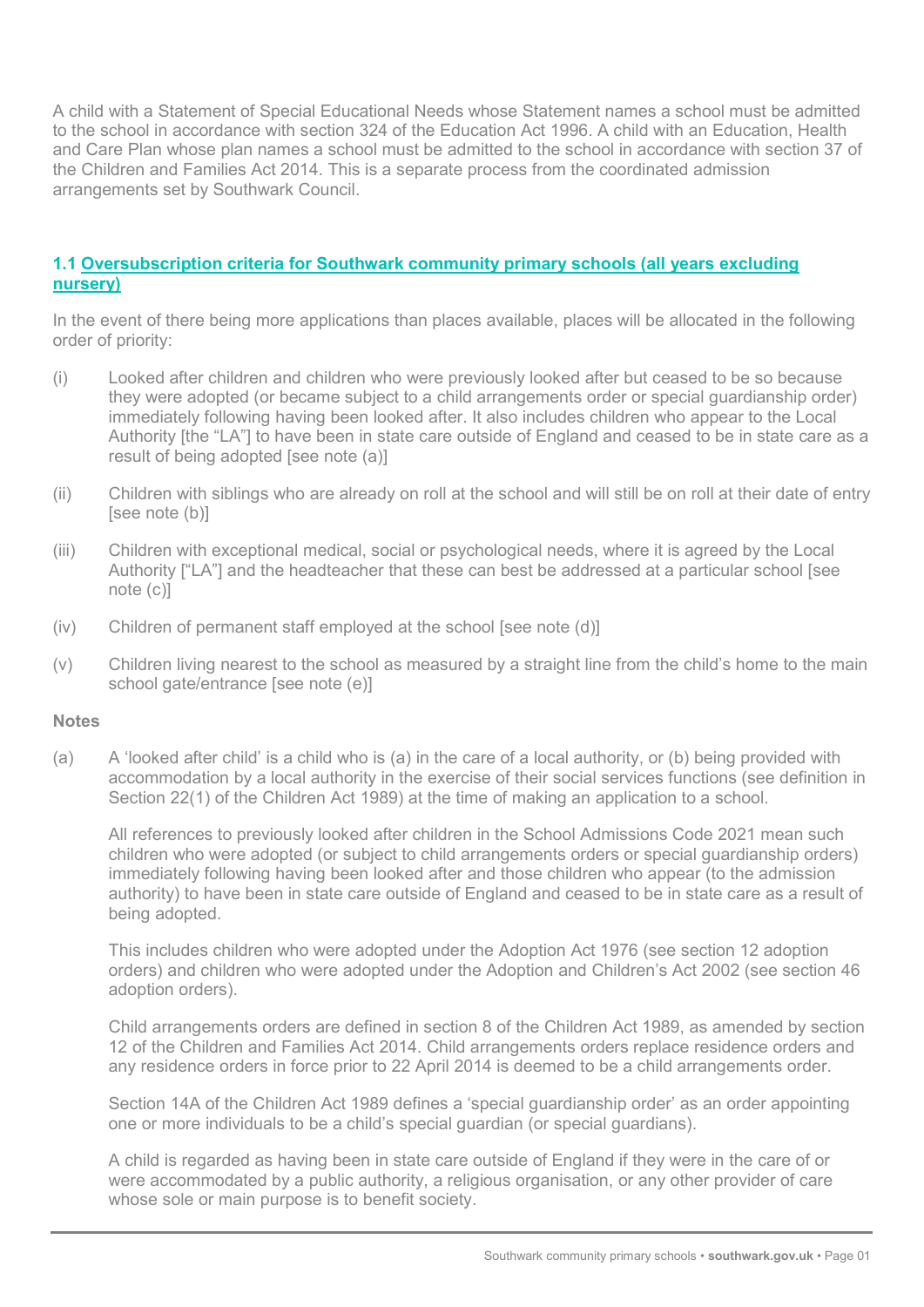(b) Sibling includes full, half, step, foster and adopted brother or sister living in the same family unit and at the same home address as the child.

The home address is where the parent/carer lives and the child permanently resides unless otherwise directed by a Court Order. This will also apply to informal care arrangements. Where a child spends time with both parents/carers in separate homes and both have parental responsibility, the school will need to establish where the majority of school nights (Sunday to Thursday) are spent. This will then be treated as the home address.

Siblings attending the nursery or in Year 6 who will be transferring to secondary school will not be regarded as a sibling under this criterion.

(c) Supporting evidence to substantiate that the child or their family has a medical, social or psychological need must be provided at the time of application. The evidence must be in a written format and should set out the reasons why, in their view, a particular school is the most suitable and the difficulties that would be caused if the child had to attend another school.

This evidence must be current and either from the child's registered general practitioner or any another relevant qualified professional that the child has been referred to and/or who is providing direct care/support/treatment to the child on an ongoing basis in their professional capacity e.g. a child or educational psychologist, a child psychiatrist, an orthopaedic consultant or a social worker.

- (d) Applications will be prioritised where permanent staff employed at Southwark community primary schools are applying for a place for their child at the school they work in. For the purposes of this criterion, the 'permanent staff' member must:
	- Be employed at the Southwark community primary school they are applying to for a minimum of two years at the time of submitting the application
	- Work as a teaching assistant or a qualified teacher at that school on a permanent basis; and
	- Work at the school for a minimum of 0.6fte (16.5 hours teaching staff).

Supporting evidence and verification from the headteacher at the school must be provided at the time of application to substantiate that the permanent staff member is employed as per the requirements set out above. Where supporting evidence has not been provided, priority will not be given under this criterion.

'Children of permanent staff' includes the natural, step, foster or adopted child living in the same family unit and at the same home address as the staff member making the application.

Priority is limited to a maximum of 1 child per form of entry per academic year at each Southwark community primary school as per the table below. If the staff member has multiple birth children or more than one child in the same academic year, Southwark community schools will admit all qualifying children under this criterion.

| Published admission number at the Southwark<br>community primary school | Maximum limit for children prioritised under<br>criterion (iv) |
|-------------------------------------------------------------------------|----------------------------------------------------------------|
| 120                                                                     |                                                                |
| 90                                                                      |                                                                |
| 60                                                                      |                                                                |
|                                                                         |                                                                |

(e) The LA uses the eastings and northings linked to an applicants address to calculate a straight line distance measurement to all of our community schools in Southwark which is generated by our Capita pupil database.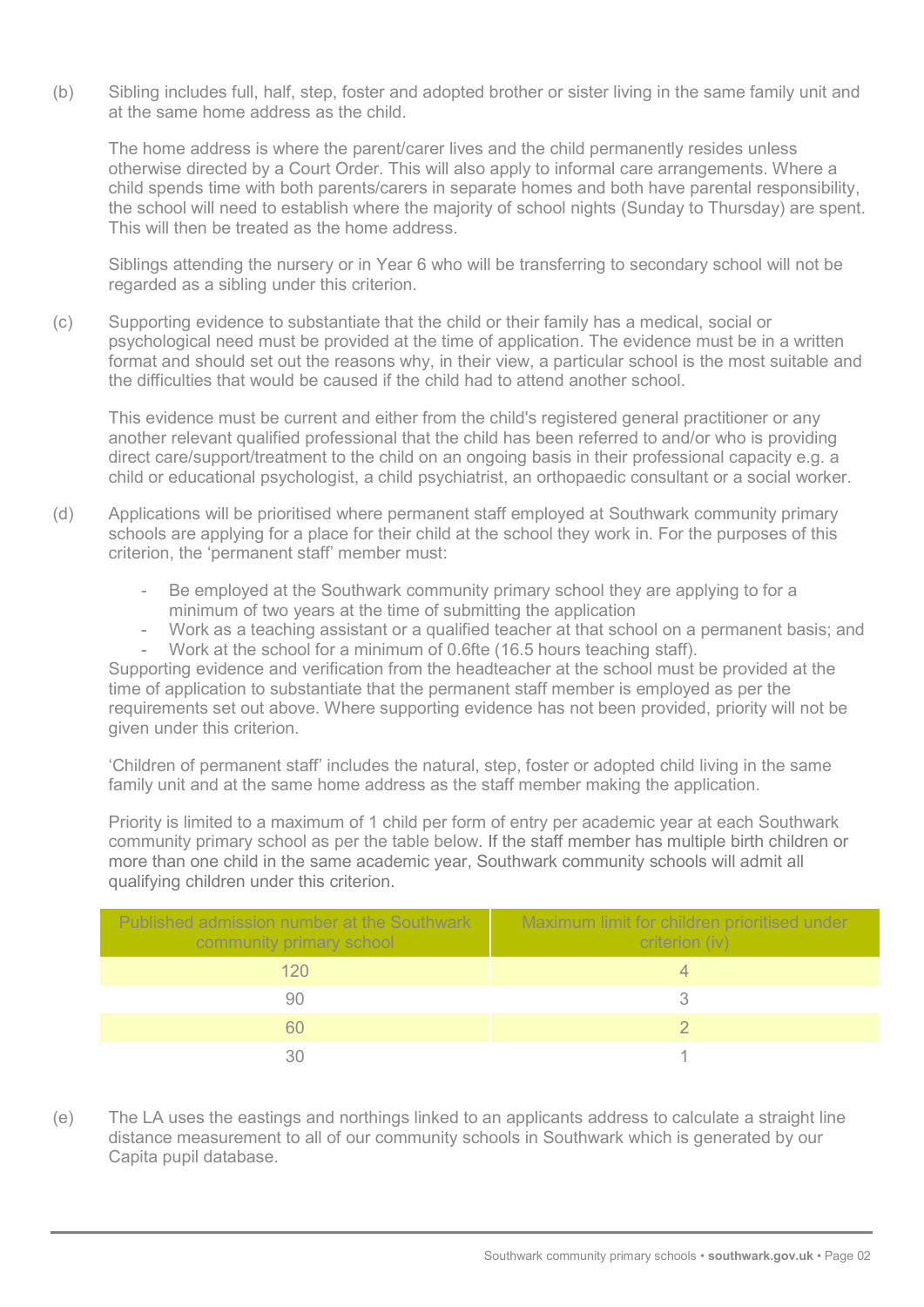Due to Ivydale School being based at two sites, the distance for this school only will be calculated using a straight line from each applicant's home address to the main gate/entrance of both school sites. The shorter of the two distances will then be used.

If a child lives in a block of flats where a communal entrance is used, the LA will use the grid references for the block, not for the individual flat. When dealing with multiple applications from a block of flats to the same community school, lower door numbers will take priority.

- (f) A child's attendance at a co-located nursery class does not guarantee admission to the school for primary education. A separate application must be made for transfer from nursery to primary school.
- (g) Multiple births if only one place is available at the school and the next child who qualifies for a place is one of multiple birth siblings, Southwark community schools will admit all qualifying siblings as 'excepted pupils' by going over their published admission number.

# 1.2 Tie break

Where two applications are equal in any given criterion, places will first be offered to children living nearest to the school measured by a straight line as described under criterion (v) of the oversubscription criteria. If however there is still a tie break, lots will be drawn to decide which child is offered a place.

### 1.3 Proof of address

Any offer of a school place will be conditional until proof of address has been provided within 15 days of the date of the offer of the place. Original copies of the following documentation will be required:

- Council tax bill; and
- One other proof of address such as a bank statement, TV licence or credit/store card statement

Occasionally, if the LA has reason to suspect that a family does not live at the address stated on their application an investigation will be carried out. Should the LA discover that a parent has stated a fraudulent address the offer of a school place will be withdrawn.

# 1.4 Dates of entry

Southwark Council will provide for the admission of children into the Reception year group in the September following their fourth birthday. However, a child is not required to start school until they have reached compulsory school age. Compulsory school age is set out in section 8 of the Education Act 1996 and The Education (Start of Compulsory School Age) Order 1998. A child reaches compulsory school age on the prescribed day following his/her birthday (or on his/her birthday if it falls on a prescribed day). The prescribed days are 31 December, 31 March and 31 August.

### Deferred entry

In accordance with Paragraph 2.16 of the School Admissions Code 2014, families are able to:

- Defer their child's entry to school until later in the same academic year;
- Defer their child's entry to school until s/he reaches compulsory school age; or
- Take up their child's Reception place part time until s/he reaches compulsory school age.

Where entry is deferred until later in the same academic year, the child's school place will be held and not offered to another child. For further information on deferring a child's place until later in the same academic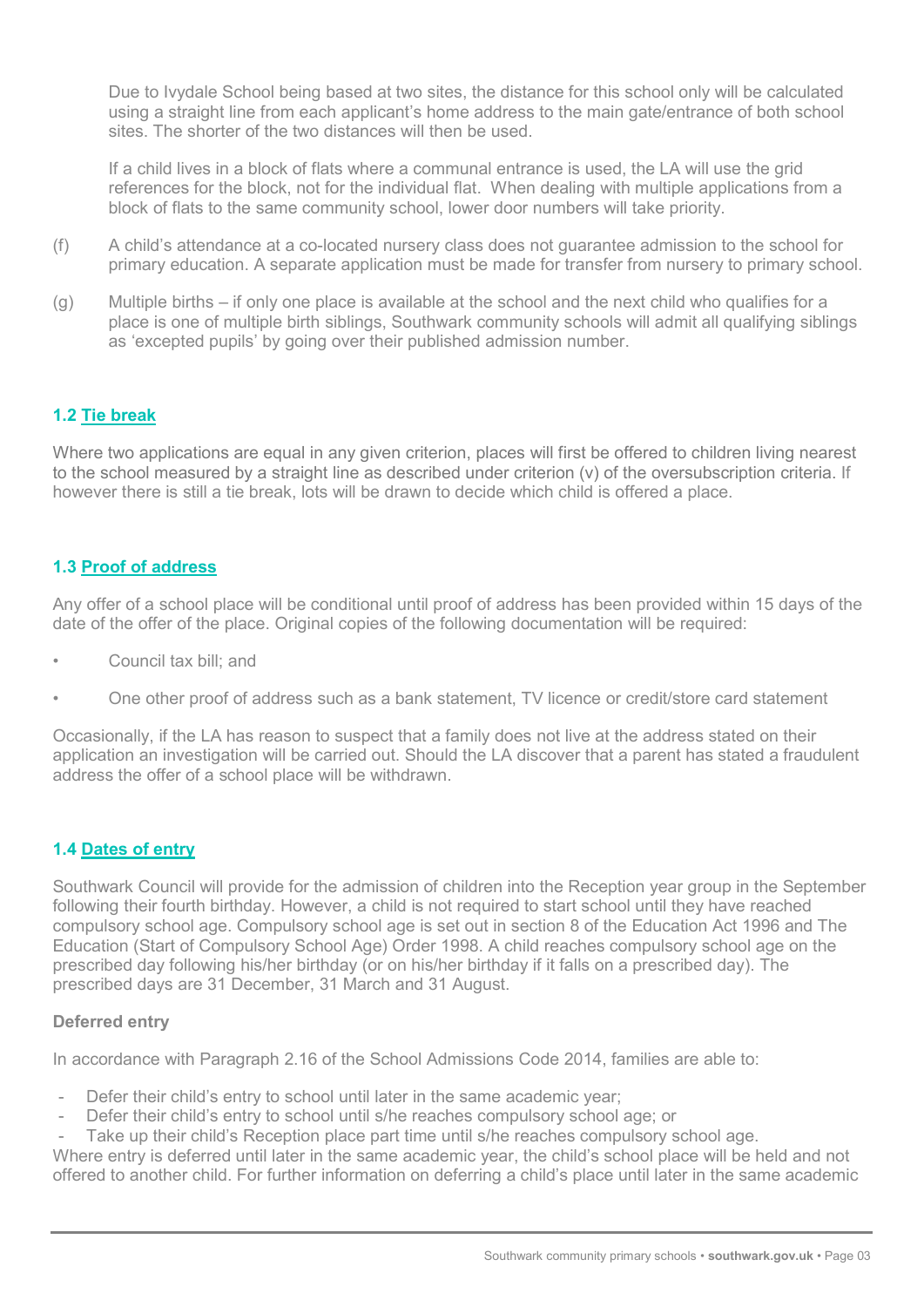year, please read Southwark Council's policy on "Deferring entry to primary school" which can be viewed at About primary admissions Southwark Council

### Admission of children outside of their normal age group

Families with summer born children who have not reached compulsory school age may request to delay their child's entry to Reception until the following academic year.

For further information on how to request to delay a summer born child's entry to Reception until the following academic year, please read Southwark Council's policy on the "Admission of children outside of their normal age group" which can be viewed at Admission of children outside their normal age group | Southwark Council

For updates on the admission of summer born children you can also view the Department for Education's website

## 1.5 Waiting lists

Southwark LA will continue to co-ordinate admissions beyond offer date. The LA will hold waiting lists for all oversubscribed community schools until the end of 31 August 2022. After this date all waiting lists will be returned to each school who will maintain it for a minimum of one term (until at least 31 December 2022).

Children will only automatically be placed on the waiting lists of those schools which have been stated as higher preferences on their application unless there are exceptional circumstances which will be considered by the LA. Each child on the waiting list will be ranked in line with the oversubscription criteria stated at paragraph 1.1 above. Looked after children, previously looked after children and those allocated a place at the school in accordance with a Fair Access Protocol, must take precedence over those on a waiting list.

Any parent/carer wishing to know of their child's ranking on the waiting list and the criteria that applies to them has the right to be informed should they request this information.